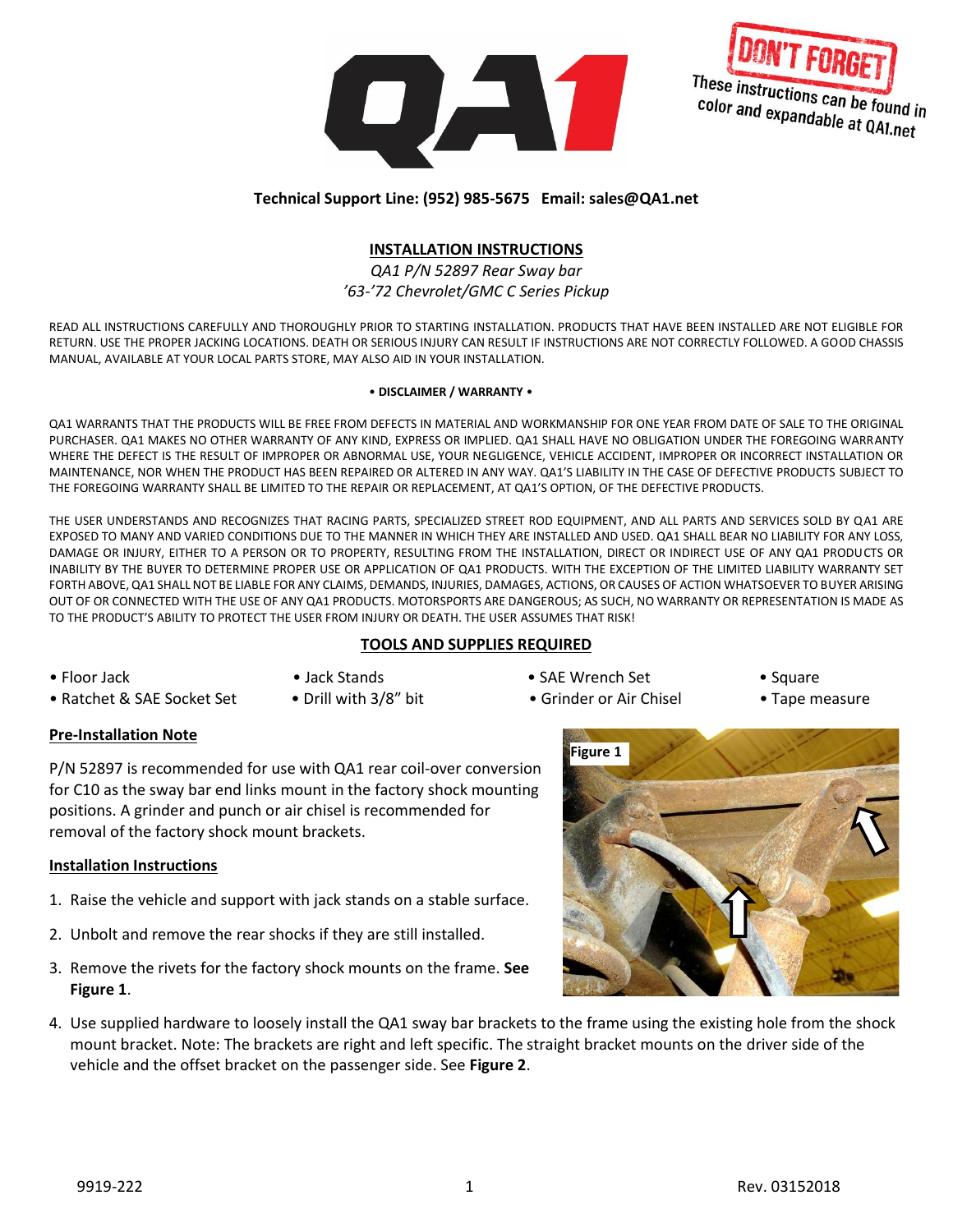- 5. Using a square, position the brackets at 90 degrees to the cross member and drill one 3/8" hole for each bracket. Install and snug the snug the 3/8" bolts. **Note:** The forward bolts must be installed from the bottom up.
- 6. Select the mounting tabs for the sway bar mount based on the amount of rear suspension drop. The longer tabs are used for stock height trucks to a drop of 4". The shorter tabs are used for lower trucks. Mount the tabs inside the bracket and install bolts as shown in **Figure 3**.



| <b>BALLOON#</b> | ITEM#    | <b>DESCRIPTION</b>                  | QTY            |
|-----------------|----------|-------------------------------------|----------------|
|                 | 9037-603 | C10 4-6 REAR DROP PLATE             | 4              |
| $\overline{2}$  | 9014-253 | 3/8-16 NYLOCK                       | 16             |
| 3               | 9037-600 | BRACKET, REAR SWAY BAR, DRIVER SIDE |                |
| 4               | 9012-229 | $3/8 - 16 \times 1.00$              | 12             |
| 5               |          | WASHER, 3/8 SAE                     | 28             |
| 6               | 9012-190 | $3/8 - 16 \times 2.50$              | 2              |
| 7               | XML8     | ROD END, 5/8 LH                     | 2              |
| 8               |          | 0.5-20 JAM LH                       | $\overline{2}$ |
| 9               | SG8-67   | High Misalignment Spacer, SS        | 4              |

7. Assemble the sway bar end links with the rod ends and jam nuts. Thread the rod ends all the way into the sleeve to ensure the same amount thread on each end. Attach the end links to the upper mount and to the sway bar with the provided spacers as shown in **Figure 4**. Tighten the bolts to 30 lb. ft. NOTE: DO NOT OVER TIGHTEN THE BOLTS! Over tightening could deform the spacers causing the bolts to be stuck in the spacers.





| BALLOON # ITEM # |        | <b>DESCRIPTION</b>                           | QTY.           |
|------------------|--------|----------------------------------------------|----------------|
| 1                |        | 9014-253 3/8-16 NYLOCK                       | 16             |
| $\overline{2}$   |        | WASHER, 3/8 SAE                              | 28             |
| 3                | SG8-67 | HIGH MISALIGNMENT SPACER, SS                 | 4              |
| 4                | XML8   | ROD END, LH                                  | 2              |
| 5                |        | 9012-190 3/8-16 X 2.50                       | $\overline{2}$ |
| 6                |        | 1/2-20 JAM LH                                | $\overline{2}$ |
| 7                |        | 9033-459 SLEEVE, .875" HEX ALUMINUM ANODIZED | $\mathcal{P}$  |
| 8                |        | $1/2 - 20$ JAM                               | $\mathcal{P}$  |
| 9                |        | 9029-309 HIGH MISALIGNMENT STUD              | $\mathfrak{p}$ |
| 10               |        | WASHER, 1/2 SAE                              | $\mathfrak{p}$ |
| 11               |        | NUT, NYLOCK 1/2-20                           | $\mathfrak{p}$ |
| 12               | SG8-64 | HIGH MISALIGNMENT SPACER, SS                 | 2              |
|                  |        |                                              |                |

8. Grease and install the bushings on the QA1 sway bar and mount the new axle brackets and U-bolts loosely on the axle tube.